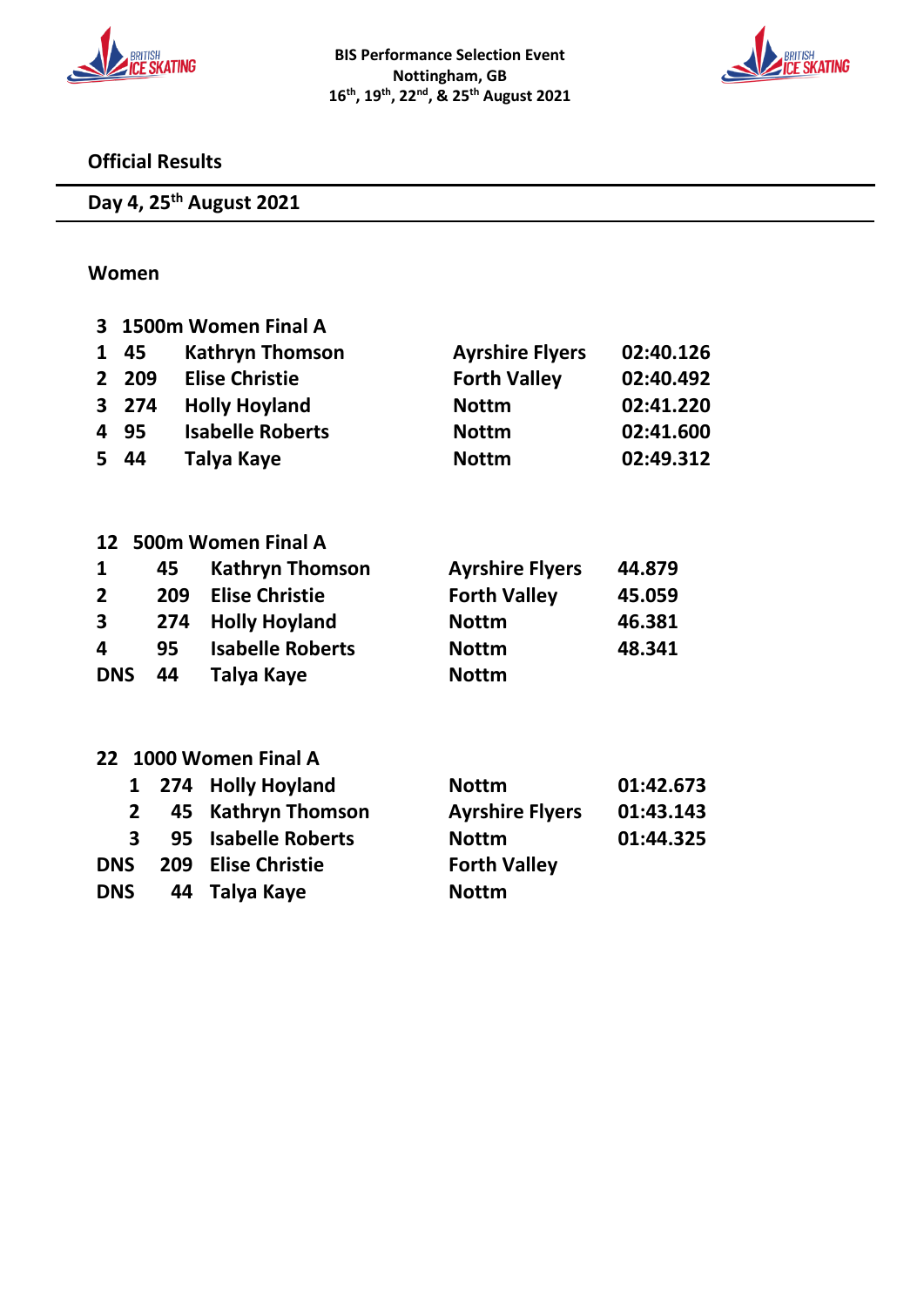



## **Official Results**

#### **Day 4, 25 th August 2021**

# **Men**

# **1500m**

| $\mathbf{1}$   | 1500m Men Semi Final 1 |                        |                |           |  |  |
|----------------|------------------------|------------------------|----------------|-----------|--|--|
| $\mathbf{1}$   | 59                     | <b>Peter Riches</b>    | Aldwych        | 02:53.511 |  |  |
| $\overline{2}$ | 212                    | <b>Ethan Treacy</b>    | <b>Mohawks</b> | 02:53.825 |  |  |
| 3              | 240                    | <b>Westley Yates</b>   | Mohawks        | 02:54.093 |  |  |
| 4              | 15                     | <b>Matt Gardner</b>    | Sheffield      | 02:54.347 |  |  |
| 5              | 139                    | <b>Isaac Raizada</b>   | <b>Nottm</b>   | 03:03.501 |  |  |
| $\overline{2}$ |                        | 1500m Men Semi Final 2 |                |           |  |  |
| 1              | 250                    | <b>Niall Treacy</b>    | Mohawks        | 02:46.935 |  |  |
| $\overline{2}$ | 82                     | Jonathan Moody         | Aldwych        | 02:47.331 |  |  |
| 3              | 265                    | Adam Hill Jnr          | <b>Mohawks</b> | 02:47.489 |  |  |
| 4              | 132                    | Solomon Prempeh        | Aldwych        | 02:47.859 |  |  |
| 5              | 107                    | <b>Arty Clarey</b>     | <b>Nottm</b>   | 02:58.231 |  |  |
| 6              | 290                    | <b>Theo Collins</b>    | Aldwych        | 03:12.565 |  |  |
|                |                        |                        |                |           |  |  |
| 4              |                        | 1500m Men Final A      |                |           |  |  |
| $\mathbf{1}$   | 250                    | <b>Niall Treacy</b>    | <b>Mohawks</b> | 02:27.740 |  |  |
| 2              | 82                     | <b>Jonathan Moody</b>  | Aldwych        | 02:27.998 |  |  |
| 3              | 212                    | <b>Ethan Treacy</b>    | <b>Mohawks</b> | 02:28.854 |  |  |
| 4              | 240                    | <b>Westley Yates</b>   | <b>Mohawks</b> | 02:29.096 |  |  |
| 5              | 59                     | <b>Peter Riches</b>    | Aldwych        | 02:29.554 |  |  |
| 6              | 265                    | <b>Adam Hill Jnr</b>   | <b>Mohawks</b> | 02:30.912 |  |  |
| 5              |                        | 1500m Men Final B      |                |           |  |  |
| $\mathbf 1$    | 290                    | <b>Theo Collins</b>    | Aldwych        | 02:57.787 |  |  |
| 2              | 132                    | Solomon Prempeh        | Aldwych        | 02:58.715 |  |  |
| 3              | 15                     | <b>Matt Gardner</b>    | Sheffield      | 02:58.795 |  |  |
| 4              | 139                    | <b>Isaac Raizada</b>   | <b>Nottm</b>   | 03:03.945 |  |  |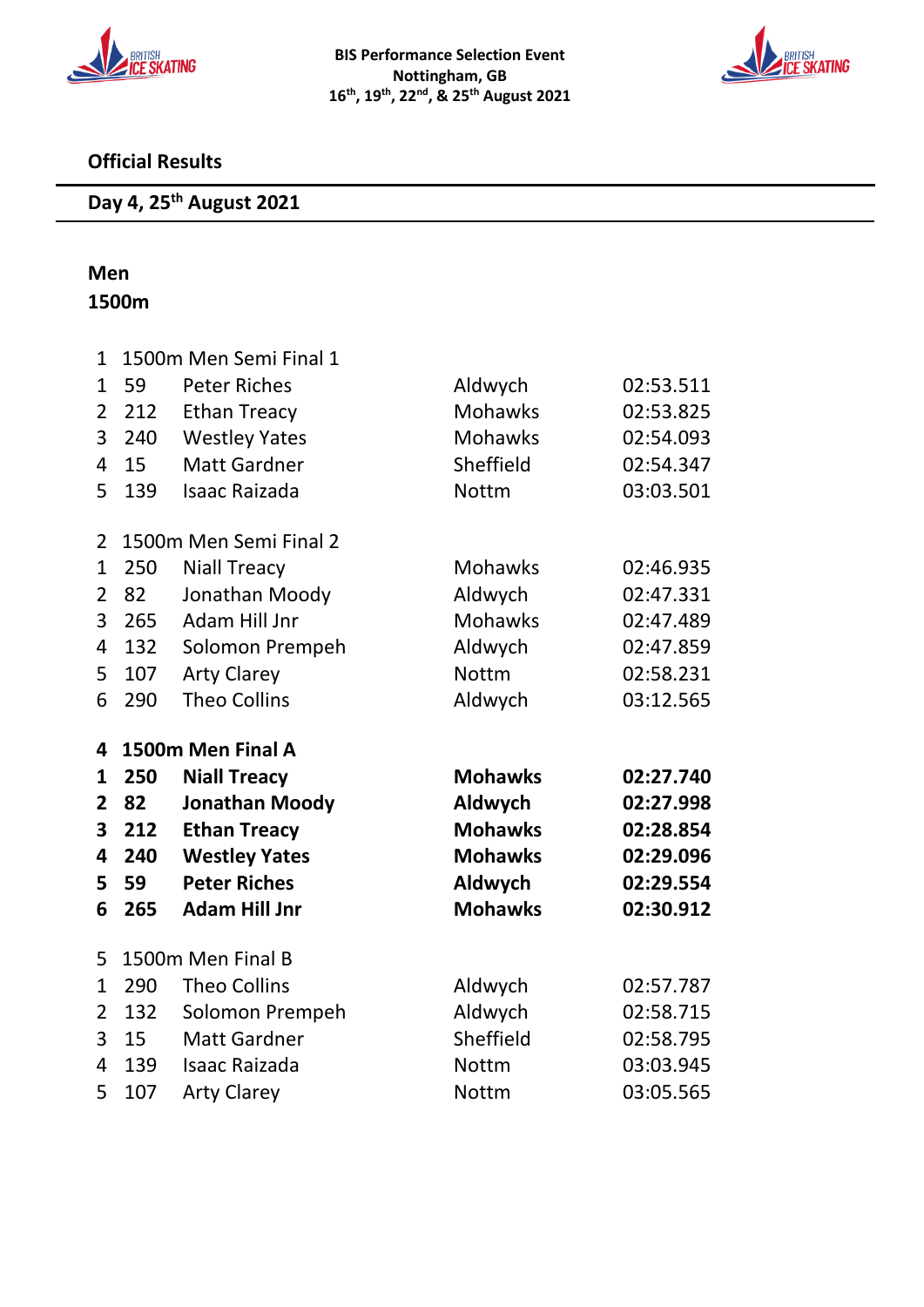



# **Official Results**

#### **Day 4, 25 th August 2021**

#### **500m**

| 82  | Jonathan Moody       | Aldwych                                                                                                                                                 | 44.02     |  |  |
|-----|----------------------|---------------------------------------------------------------------------------------------------------------------------------------------------------|-----------|--|--|
| 59  | <b>Peter Riches</b>  | Aldwych                                                                                                                                                 | 44.198    |  |  |
| 132 | Solomon Prempeh      | Aldwych                                                                                                                                                 | 45.014    |  |  |
|     |                      |                                                                                                                                                         |           |  |  |
| 212 | <b>Ethan Treacy</b>  | <b>Mohawks</b>                                                                                                                                          | 43.723    |  |  |
|     | <b>Theo Collins</b>  |                                                                                                                                                         | 43.859    |  |  |
| 265 | Adam Hill Jnr        | <b>Mohawks</b>                                                                                                                                          | 45.027    |  |  |
| 107 | <b>Arty Clarey</b>   | <b>Nottm</b>                                                                                                                                            | 48.351    |  |  |
|     |                      |                                                                                                                                                         |           |  |  |
| 250 | <b>Niall Treacy</b>  | <b>Mohawks</b>                                                                                                                                          | 43.713    |  |  |
|     | <b>Westley Yates</b> | Mohawks                                                                                                                                                 | 43.941    |  |  |
| 15  | <b>Matt Gardner</b>  | Sheffield                                                                                                                                               | 44.915    |  |  |
| 139 | <b>Isaac Raizada</b> | <b>Nottm</b>                                                                                                                                            | 47.503    |  |  |
|     |                      |                                                                                                                                                         |           |  |  |
| 250 | <b>Niall Treacy</b>  | <b>Mohawks</b>                                                                                                                                          | 42.845    |  |  |
|     | <b>Theo Collins</b>  | Aldwych                                                                                                                                                 | 43.159    |  |  |
| 132 | Solomon Prempeh      | Aldwych                                                                                                                                                 | 44.125    |  |  |
| 240 | <b>Westley Yates</b> | <b>Mohawks</b>                                                                                                                                          | 01:03.635 |  |  |
|     |                      |                                                                                                                                                         |           |  |  |
| 212 | <b>Ethan Treacy</b>  | <b>Mohawks</b>                                                                                                                                          | 42.941    |  |  |
| 59  | <b>Peter Riches</b>  | Aldwych                                                                                                                                                 | 43.395    |  |  |
| 82  | Jonathan Moody       | Aldwych                                                                                                                                                 | 43.433    |  |  |
| 15  | <b>Matt Gardner</b>  | Sheffield                                                                                                                                               | 45.285    |  |  |
|     | 10<br>11             | 500m Men Quarter Final 1<br>500m Men Quarter Final 2<br>290<br>500m Men Quarter Final 3<br>240<br>500m Men Semi Final 1<br>290<br>500m Men Semi Final 2 | Aldwych   |  |  |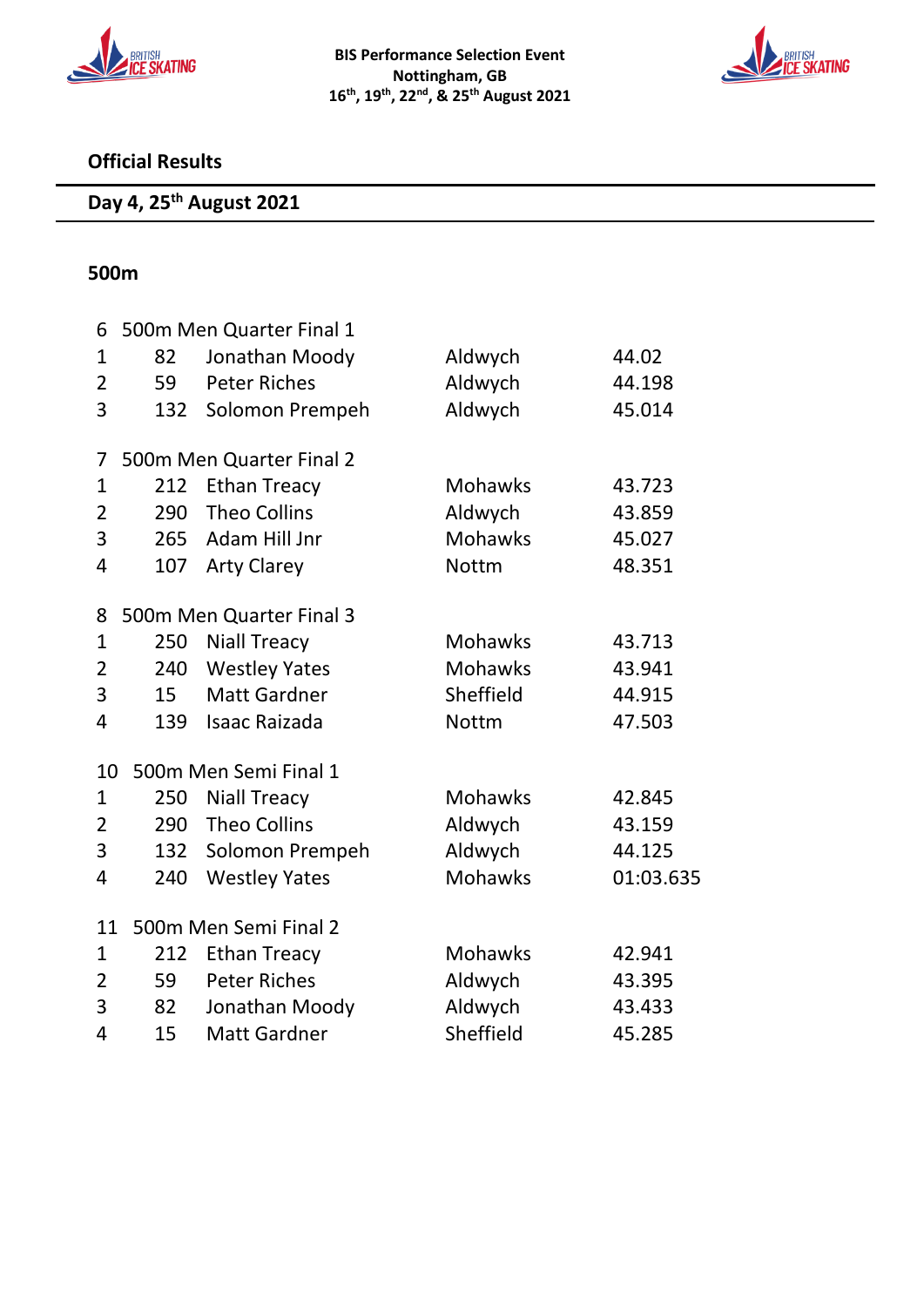



## **Official Results**

| Day 4, 25 <sup>th</sup> August 2021 |                                                       |                      |                |        |  |  |  |
|-------------------------------------|-------------------------------------------------------|----------------------|----------------|--------|--|--|--|
| 13                                  | 500m Men Final A                                      |                      |                |        |  |  |  |
| 1                                   | <b>Mohawks</b><br>43.12<br>212<br><b>Ethan Treacy</b> |                      |                |        |  |  |  |
| $\overline{2}$                      | 250                                                   | <b>Niall Treacy</b>  | <b>Mohawks</b> | 43.316 |  |  |  |
| 3                                   | 290                                                   | <b>Theo Collins</b>  | Aldwych        | 43.822 |  |  |  |
| 4                                   | 59                                                    | <b>Peter Riches</b>  | Aldwych        | 43.922 |  |  |  |
| 14                                  |                                                       | 500m Men Final B     |                |        |  |  |  |
| 1                                   | 132                                                   | Solomon Prempeh      | Aldwych        | 44.437 |  |  |  |
| $\overline{2}$                      | 240                                                   | <b>Westley Yates</b> | <b>Mohawks</b> | 44.493 |  |  |  |
| 3                                   | 15                                                    | <b>Matt Gardner</b>  | Sheffield      | 45.037 |  |  |  |
| <b>DNS</b>                          | 82                                                    | Jonathan Moody       | Aldwych        |        |  |  |  |
|                                     |                                                       |                      |                |        |  |  |  |
| 500m Men Final C<br>15              |                                                       |                      |                |        |  |  |  |
| 1                                   | 265                                                   | Adam Hill Jnr        | <b>Mohawks</b> | 45.289 |  |  |  |
| $\overline{2}$                      | 107                                                   | <b>Arty Clarey</b>   | <b>Nottm</b>   | 48.253 |  |  |  |
| <b>DNF</b>                          | 139                                                   | Isaac Raizada        | <b>Nottm</b>   |        |  |  |  |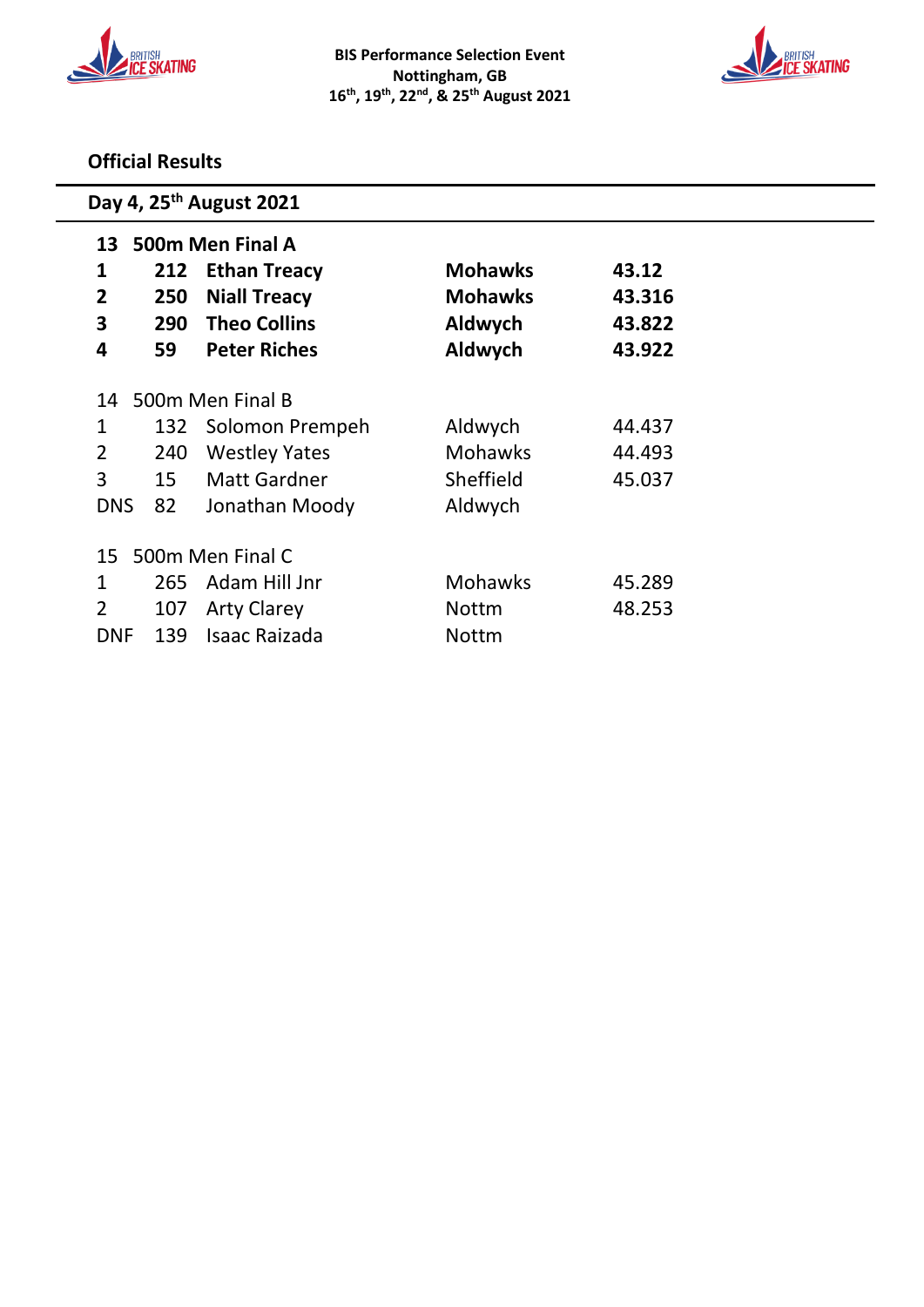



# **Official Results**

#### **Day 4, 25 th August 2021**

#### **1000m**

| 16          | 1000 Men Quarter Final 1 |     |                          |                |           |  |
|-------------|--------------------------|-----|--------------------------|----------------|-----------|--|
|             | $\mathbf{1}$             | 250 | <b>Niall Treacy</b>      | <b>Mohawks</b> | 01:31.083 |  |
|             | $\overline{2}$           | 82  | Jonathan Moody           | Aldwych        | 01:31.479 |  |
|             | 3                        | 132 | Solomon Prempeh          | Aldwych        | 01:32.035 |  |
| 17          |                          |     | 1000 Men Quarter Final 2 |                |           |  |
|             | $\mathbf{1}$             | 59  | <b>Peter Riches</b>      | Aldwych        | 01:34.205 |  |
|             | $\overline{2}$           | 15  | <b>Matt Gardner</b>      | Sheffield      | 01:35.769 |  |
|             | 3                        |     | 212 Ethan Treacy         | <b>Mohawks</b> | 01:36.621 |  |
|             | $\overline{4}$           | 107 | <b>Arty Clarey</b>       | <b>Nottm</b>   | 01:43.209 |  |
| 18          |                          |     | 1000 Men Quarter Final 3 |                |           |  |
|             | 1                        | 290 | <b>Theo Collins</b>      | Aldwych        | 01:32.429 |  |
|             | $\overline{2}$           | 240 | <b>Westley Yates</b>     | <b>Mohawks</b> | 01:32.615 |  |
|             | 3                        | 265 | Adam Hill Jnr            | <b>Mohawks</b> | 01:32.933 |  |
|             | 4                        | 139 | <b>Isaac Raizada</b>     | <b>Nottm</b>   | 01:45.065 |  |
| 20          |                          |     | 1000 Men Semi Final 1    |                |           |  |
|             | $\mathbf{1}$             | 250 | <b>Niall Treacy</b>      | <b>Mohawks</b> | 01:45.394 |  |
|             | $\overline{2}$           | 82  | Jonathan Moody           | Aldwych        | 01:45.418 |  |
|             | 3                        | 240 | <b>Westley Yates</b>     | <b>Mohawks</b> | 01:45.434 |  |
|             | 4                        | 265 | Adam Hill Jnr            | <b>Mohawks</b> | 01:46.536 |  |
| 21          |                          |     | 1000 Men Semi Final 2    |                |           |  |
|             | 1                        | 132 | Solomon Prempeh          | Aldwych        | 01:50.189 |  |
|             | $\overline{2}$           | 15  | <b>Matt Gardner</b>      | Sheffield      | 01:50.953 |  |
| <b>ADVA</b> |                          | 290 | <b>Theo Collins</b>      | Aldwych        | 02:21.933 |  |
| DQ          |                          | 59  | <b>Peter Riches</b>      | Aldwych        |           |  |